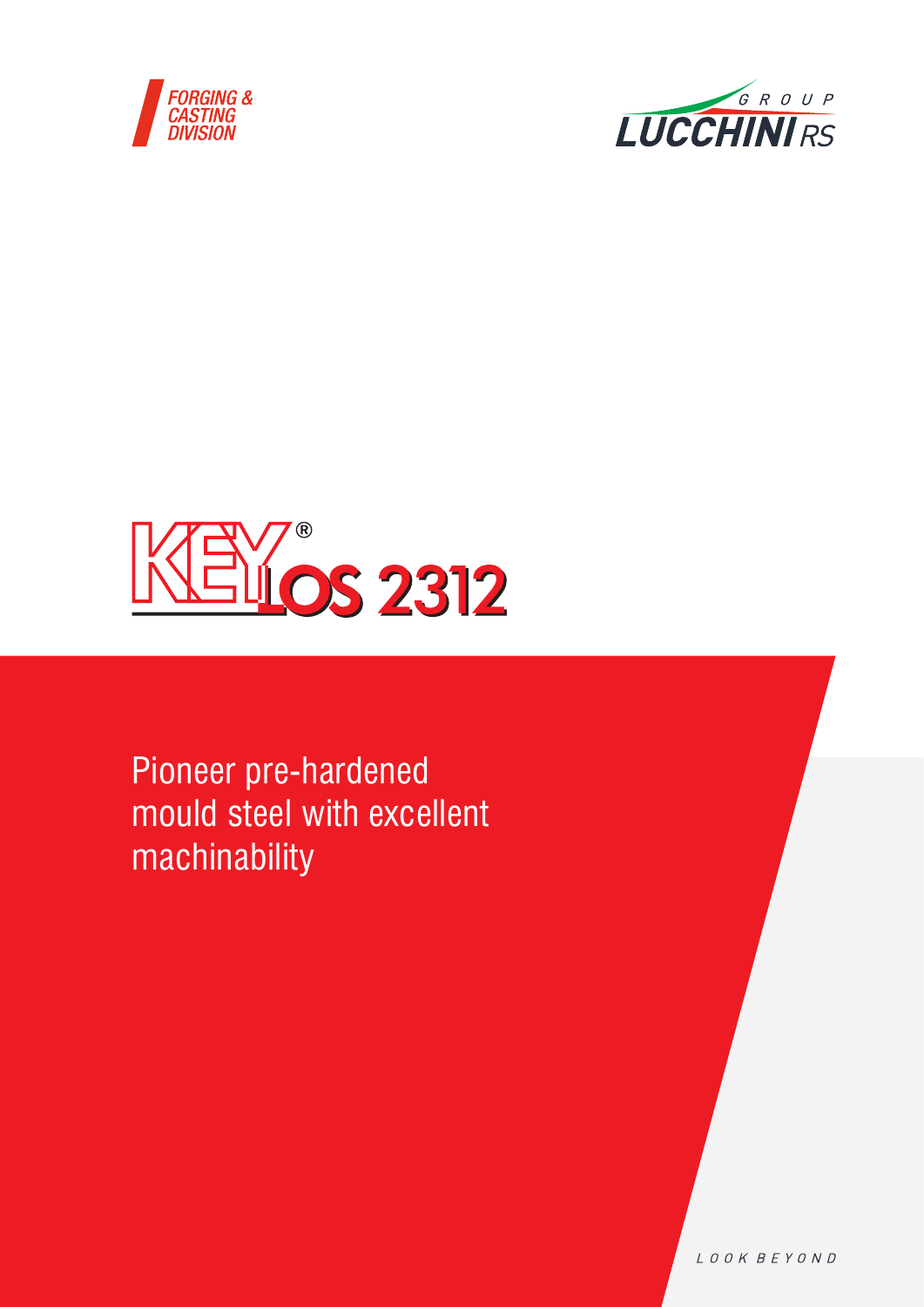





## General characteristics

KeyLos® 2312 is the pioneer alloyed steel grade designed for the manufacture of small and medium sized injection and compression moulding dies, up to 600 mm. thick, that require excellent machining properties.

KeyLos® 2312 represents the ideal option and the pioneering solution for pre-hardened moulds that need excellent machinability properties, thanks to a careful addition of a suited Sulphur range after proper deoxidation of liquid steel.

KeyLos® 2312 is normally supplied in the pre-hardened condition with surface hardness between 280 and 330 HB.

For the detected hardness values in standard sized products, the following correlation is usually valid and guaranteed:

$$
(\text{HB}_{\text{Surface,min required}} - \text{HB}_{\text{Core}})
$$
  $\leq$  20HB

KeyLos® 2312 is the best option for the production of dies with low and medium thickness, with no special surface finish requirements and subject to low mechanical stresses. KeyLos® 2312 offers the following advantages:

- excellent machinability;
- excellent suitability for nitriding, in order to increase the surface wear resistance;
- good wear resistance in the whole section of the mould;
- optimised manufacturing cycle: from steel block to mould, with no need for intermediate treatments;
- possibility to weld, in extreme cases of repairing operations only.

KeyLos® 2312 is 100% ultrasonically inspected, according to the most demanding of NDT standards.

KeyLos® 2312 is also designed with the aim to guarantee the minimum use of virgin materials, moving toward the use of scrap categories difficult to be recycled, that can became food for the steel making production of KeyLos® 2312 grade.

## Chemical analysis

|                        | Range | $C[\%]$ | Si [%] | $Mn$ [%] | Cr [%] | Mo [%] | $S[\%]$ |
|------------------------|-------|---------|--------|----------|--------|--------|---------|
| $M\lll$ $\sim$ 2312    | min   | 0,35    | 0,20   | 1,30     | 1,80   | 0,15   | 0,05    |
| Alloying [% in weight] | max   | 0,45    | 0,40   | 1,60     | 2,10   | 0,30   | 0,10    |

Table for comparison of international classification

**W. Nr. 1.2312 DIN EN ISO 4957 40CrMnMoS8.6**

Lucchini RS's tool steels have been researched and formulated in order to optimize the material performances.

The brand name identifies the Lucchini RS product and the number evokes the Werkstoff classification or other means of reflecting the characteristics of use.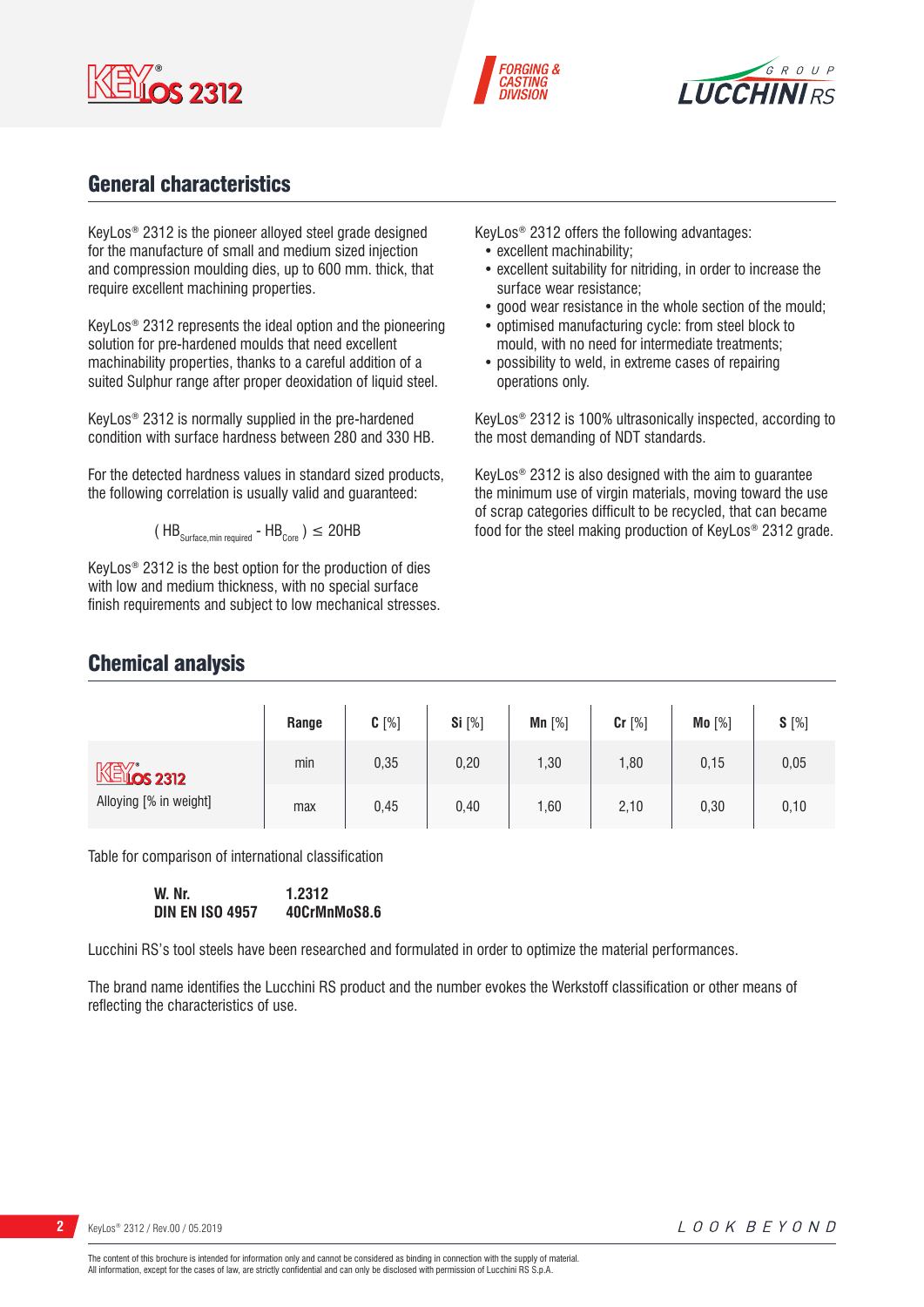





## Main applications

KeyLos® 2312 in the pre-hardened condition is suitable for the following applications:

Plastic moulding:

- small and medium sized moulds for the automotive industry;
- moulds for food industry products;
- moulds for rubber pressing;
- pressure moulds (SMC, BMC);
- bolsters.

Extrusion:

- dies and gauges for PVC extrusion;
- mechanical parts for extrusion presses.

## Physical and mechanical properties

*Main physical properties*

| <b>KEY 0S 2312</b>                                   | $20^{\circ}$ C | $250^{\circ}$ C | $500\degree C$ |
|------------------------------------------------------|----------------|-----------------|----------------|
| Modulus of elasticity [GPa]<br>$(1GPa = 1000 MPa)$   | 210            | 196             | 177            |
| Coefficient of thermal<br>expansion<br>$[10^{-6}/K]$ |                | 12,6            | 14,4           |
| Thermal conductivity<br>[W/mK]                       | 34,0           | 34,4            | 33,0           |

## *Main mechanical properties*

| <u><b>ELíos 2312</b></u>                 | $20^{\circ}$ C | $200^{\circ}$ C |
|------------------------------------------|----------------|-----------------|
| Ultimate tensile strength<br>(UTS) [MPa] | 1.000          | 890             |
| <b>Yield stress</b><br>(YS) [MPa]        | 880            | 750             |

These values are average values obtained from the middle of the section of a 400 mm thick bar, subjected to hardening at 860 °C, quenching and tempering at 600°C.



LOOK BEYOND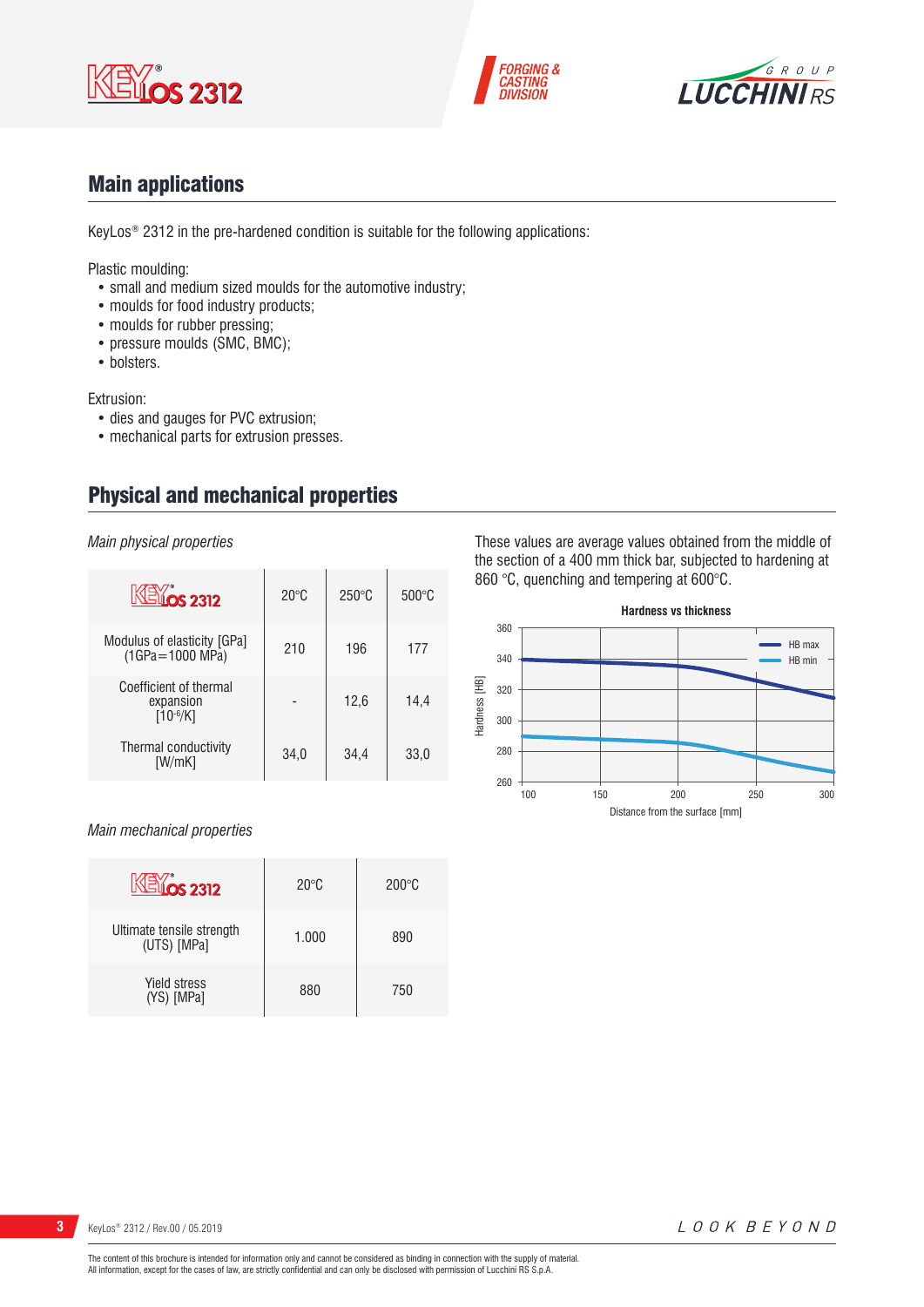





## Heat treatments

KeyLos® 2312 is supplied in the pre-hardened condition. If it is necessary to obtain different hardness levels or if a heat treatment cycle is necessary, the parameters in the following table are recommended. The attached data are for information purposes only and must be varied dependent on the heat treatment facility and the thickness of the bar.

## *Soft annealing*

| Suggested temperature | 700 °C                                                                             |
|-----------------------|------------------------------------------------------------------------------------|
| Soaking time          | 60 min every 25 mm thickness                                                       |
| Cooling               | Slow in the furnace at max 20 $\degree$ C/h<br>to 600 °C, then at room temperature |

Soft annealing is useful to improve machinability. The obtained hardness is lower than 250 HB.

#### *Stress Relieving*

| Suggested temperature | 550 °C                                                                                            |
|-----------------------|---------------------------------------------------------------------------------------------------|
| Soaking time          | 60 min every 25 mm thickness                                                                      |
| Cooling               | Slow in the furnace at max 20 $^{\circ}$ C/h to <b>200</b> $^{\circ}$ C, then at room temperature |

If the suggested temperature is lower than the tempering temperature, the stress relieving temperature will be 50° C lower than the tempering temperature previously applied.

Stress relieving is recommended where it is necessary to eliminate residual stresses induced by mechanical working or by a preceding heat treatment.



## *Hardening*

| Suggested temperature | 860 °C                       |
|-----------------------|------------------------------|
| Soaking time          | 60 min every 25 mm thickness |
| Cooling               | Polymer or water quench      |

We suggest to carry out hardening on material supplied in the annealed condition and tempering immediately afterwards.

LOOK BEYOND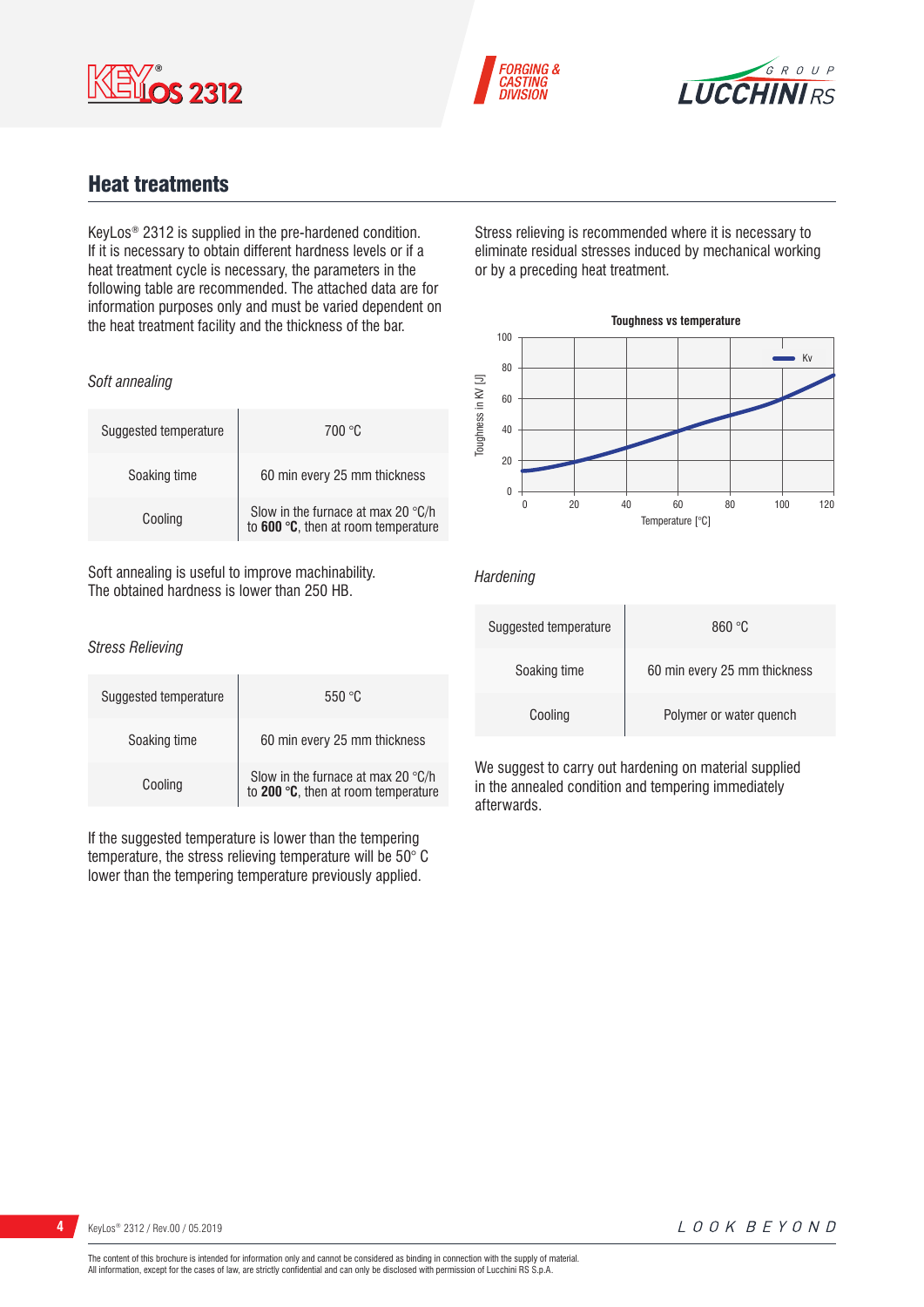

## *Tempering*







After tempering we suggest carrying out stress relieving at a temperature lower than 50 °C.

In any case, other properties can be analyzed and studied deeper by Lucchini RS on specific Customer request: please consult Lucchini RS specialists of MET Department.



# **5** KeyLos® 2312 / Rev.00 / 05.2019



#### *Induction hardening*

**FORGING &** 

**ASTING** 

On this steel it is possible to carry out induction hardening. We recommend cooling at room temperature and tempering after heat treatment.

#### *Nitriding*

KeyLos® 2312 is suitable for ionic and gas nitriding. This treatment is very useful for moulds or dies subjected to extremely stressful applications. The increase of the surface hardness, following nitriding, lengthens the component life cycle. Modern nitriding processes allow the original dimensions of the component to be maintained. We recommend heat treating the component in the finish machined condition.

We recommend the following manufacturing cycle, in order to obtain the best results:

- rough machining:
- stress relieving;
- finish machining;
- nitriding.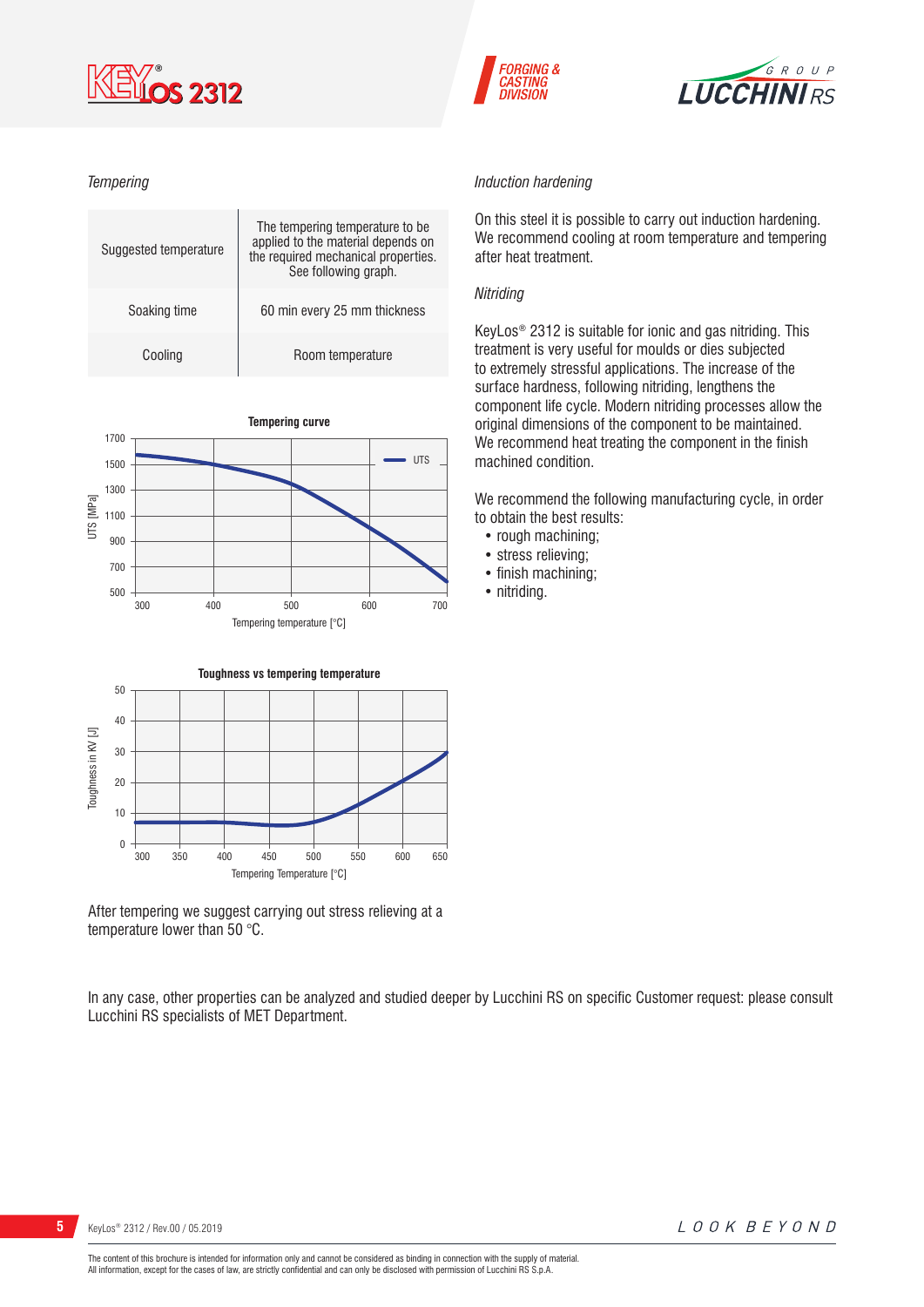





## CCT Curve



# Microstructure of KEYLOS® 2312



The microstructure of KeyLos® 2312 detected about 20 mm under surface is tempered martensite.

KeyLos® 2312 / Rev.00 / 05.2019

The content of this brochure is intended for information only and cannot be considered as binding in connection with the supply of material.<br>All information, except for the cases of law, are strictly confidential and can o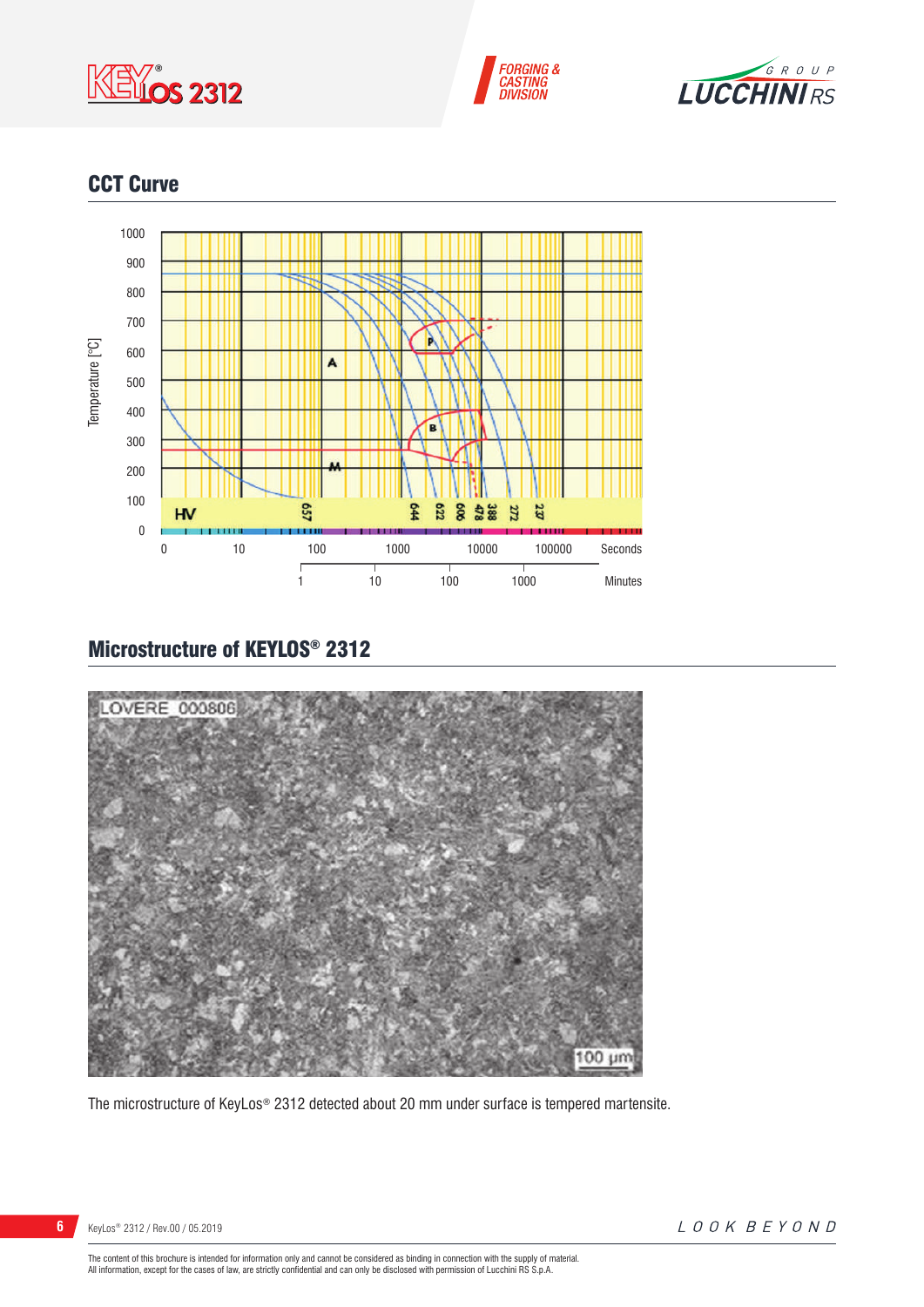





# Guidance for machining

The following parameters are indicative only and must be adapted to the particular application and to the machinery employed. *Turning*

|                         | Rough machining |            | Finish machining                        |                |
|-------------------------|-----------------|------------|-----------------------------------------|----------------|
| Type of insert          | P20-P40 coated  | <b>HSS</b> | P <sub>10</sub> -P <sub>20</sub> coated | Cermet         |
| V cutting speed [m/min] | $160 \div 190$  | (*`        | $200 \div 240$                          | $260 \div 320$ |
| a, cutting depth [mm]   |                 | (*`        |                                         | < 0.5          |

## *Milling*

|                                      |                    | Rough machining                         |            |
|--------------------------------------|--------------------|-----------------------------------------|------------|
| Type of insert                       | P25-P35 not coated | P <sub>25</sub> -P <sub>35</sub> coated | <b>HSS</b> |
| V <sub>c</sub> cutting speed [m/min] | $150 \div 170$     | $170 \div 190$                          | $(\star)$  |
| $fz$ feed [mm]                       | $0,15 \div 0,3$    | $0,15 \div 0,3$                         | $(\star)$  |
| a, cutting depth [mm]                | $2 \div 4$         | $2 \div 4$                              | $(\star)$  |

|                                   |                                             | Pre-finishing                           |            |
|-----------------------------------|---------------------------------------------|-----------------------------------------|------------|
| Type of insert                    | P <sub>10</sub> -P <sub>20</sub> not coated | P <sub>10</sub> -P <sub>20</sub> coated | <b>HSS</b> |
| $V_{\rm c}$ cutting speed [m/min] | $150 \div 180$                              | $200 \div 220$                          | $(\star)$  |
| $fz$ feed [mm]                    | $0,2 \div 0,3$                              | $0,2 \div 0,3$                          | $(\star)$  |
| $ar$ cutting depth [mm]           | < 2                                         | < 2                                     | (*)        |

|                                      |                                             | Finishing                               |                 |
|--------------------------------------|---------------------------------------------|-----------------------------------------|-----------------|
| Type of insert                       | P <sub>10</sub> -P <sub>20</sub> not coated | P <sub>10</sub> -P <sub>20</sub> coated | Cermet P15      |
| V <sub>c</sub> cutting speed [m/min] | $220 \div 260$                              | $260 \div 280$                          | $300 \div 340$  |
| $f$ , feed [mm]                      | $0,05 \div 0,2$                             | $0,05 \div 0,2$                         | $0,05 \div 0,2$ |
| a, cutting depth [mm]                | $0.5 \div 1$                                | $0.5 \div 1$                            | $0,3 \div 0,5$  |

*(\*) not advisable*

**7** KeyLos® 2312 / Rev.00 / 05.2019

 $\overline{1}$ 

 $\overline{1}$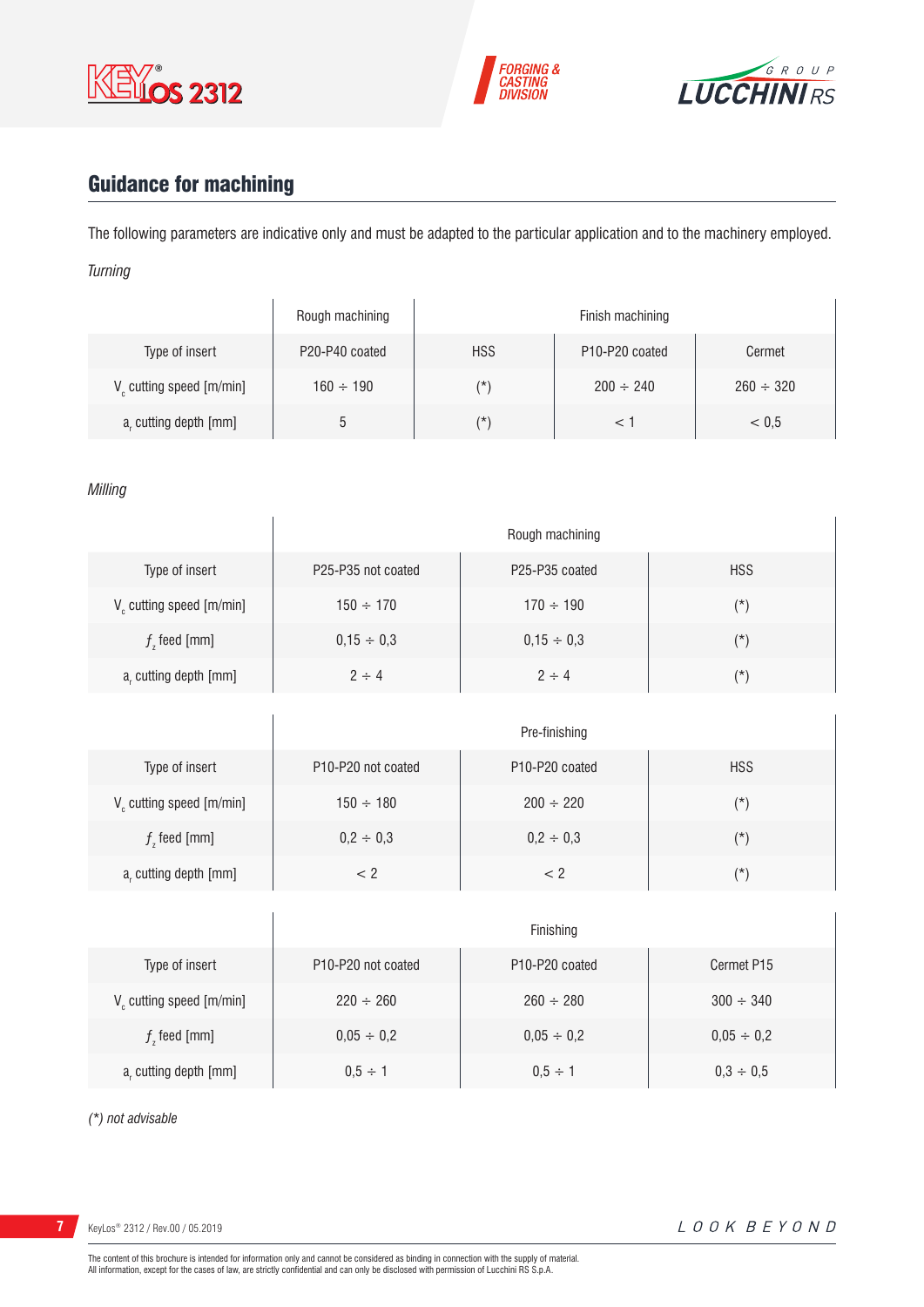





## *Drilling*

| Type of insert                       | tip with interchangeable inserts | <b>HSS</b> | brazed tip       |
|--------------------------------------|----------------------------------|------------|------------------|
| V <sub>c</sub> cutting speed [m/min] | $140 \div 180$                   | $(\star)$  | $90 \div 130$    |
| $fz$ feed per turn [mm/turn]         | $0.05 \div 0.15$                 | $(\star)$  | $0.15 \div 0.25$ |

## *(\*) not advisable*

## *General formulae*

| Type of machining             | Drilling                                                                                                          | Milling                                                                             |
|-------------------------------|-------------------------------------------------------------------------------------------------------------------|-------------------------------------------------------------------------------------|
| n: number of turns of mandrel | $V_r * 1000 / \pi * D_r$                                                                                          | $V_r * 1000 / \pi * D_r$                                                            |
| $Vf$ : feed speed [m/min]     | $V_{f} = f_{7}$ * n                                                                                               | $V_{f} = f_{z}$ * n * z <sub>n</sub>                                                |
| $fz$ feed per turn [mm/turn]  | $\overline{\phantom{a}}$                                                                                          | $f_{n} = V_{f} / n$                                                                 |
| <b>Note</b>                   | D <sub>r</sub> : Milling cutter or tip diameter [mm]<br>V <sub>c</sub> : cutting speed [m/min]<br>$f$ ; feed [mm] | $f_{n}$ : feed per turn [mm/turn]<br>z <sub>n</sub> : No. of milling cutter inserts |

## Approximate equivalent values between hardness and ultimate tensile strength.

| HB         | 530   | 520   | 512   | 495   | 480   | 471   | 458   | 445   | 430   | 415   | 405   | 390   | 375   |
|------------|-------|-------|-------|-------|-------|-------|-------|-------|-------|-------|-------|-------|-------|
| <b>HRc</b> | 54    | 53    | 52    | 51,1  | 50,2  | 49,1  | 48,2  | 47    | 45,9  | 44,5  | 43,6  | 41,8  | 40,5  |
| N/mm2      | 1.900 | 1.850 | 1.800 | 1.750 | 1.700 | 1.650 | 1.600 | 1.550 | 1.500 | 1.450 | 1.400 | 1.350 | 1.300 |
|            |       |       |       |       |       |       |       |       |       |       |       |       |       |
| HB         | 360   | 350   | 330   | 320   | 305   | 294   | 284   | 265   | 252   | 238   | 225   | 209   | 195   |
| <b>HRc</b> | 38,8  | 37,6  | 35,5  | 34,2  | 32,4  | 31    | 29    | 27    | --    | --    | --    | --    | --    |
| N/mm2      | 1.250 | 1.200 | 1.150 | 1.100 | 1.050 | 1.000 | 950   | 900   | 850   | 800   | 750   | 700   | 650   |